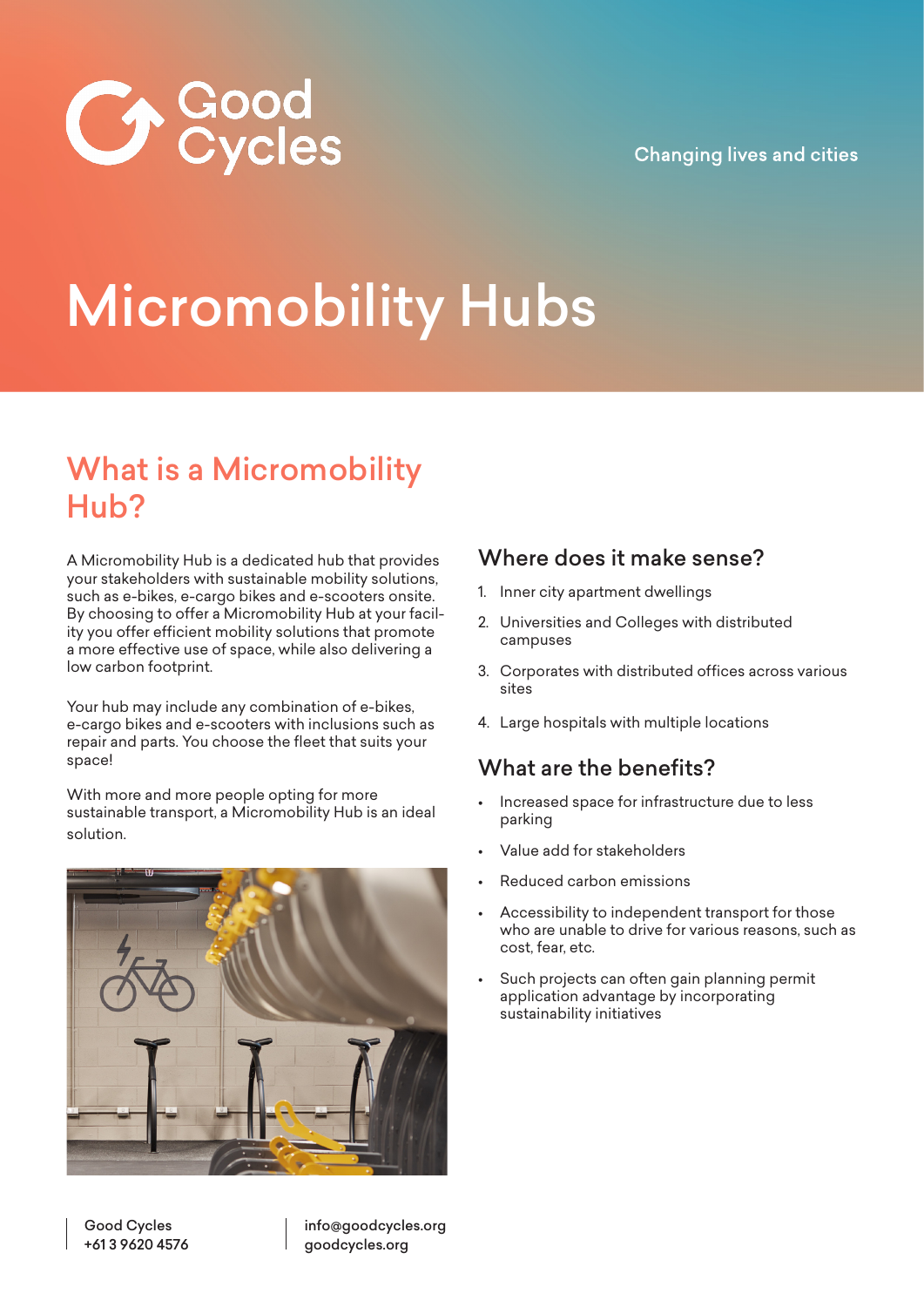# The fleet

Electric powered micromobility takes away some of the barriers of traditional bikes. There are no worries about traffic, creating ease of point-to-point travel and finding a (free) park is easy. It's simple to ride up hills and into the wind and there's no need to be concerned about lights as they are integrated. Users don't arrive looking like they've arrived on a bike because there's minimal sweat.

### e-bikes

Legally a bicycle, an e-bike's only requirement is a helmet (and lights when dark) and it can be taken on a train. Comfortable for its entire range distance (hours of riding) and a max speed of full assist is 25km per hour. It can of course be ridden faster if travelling downhill thanks to the assistance. E-bikes can also take a load supported by rear rack.



#### Tern HSD

- The ideal commuter bike
- High torque motor and disc brakes
- Nimble handling for inner-city
- Distance up to 110km between charges
- 60kg cargo on rear rack

### e-cargo Bikes

A legitimate car replacement, e-cargo bikes can carry large loads - some also (legally) multiple children. These particular models semi-fold so can be fit into many cars and fit riders from 150-195cm tall.



#### Tern GSD

- Carry max weight of 200kg (inc rider)
- High-torque motor and powerful disc brakes to handle load
- Long wheelbase, with low centre of gravity = stability and ease of ride
- 68 litres panniers
- Distance up to 110km between charges

#### e-scooters

Better for short distances when walking will take too long. E-scooters are multimodal and can be taken on train, tram, bus, taxi or Uber. There's also less risk of theft as they can be taken inside.



Segway Ninebot Max G30LP

- Foldable for ease of multimodal use/storage
- App control
- Four speed modes
- Distance up to 40km between charges
- Light weight at 17.5kg

info@goodcycles.org goodcycles.org